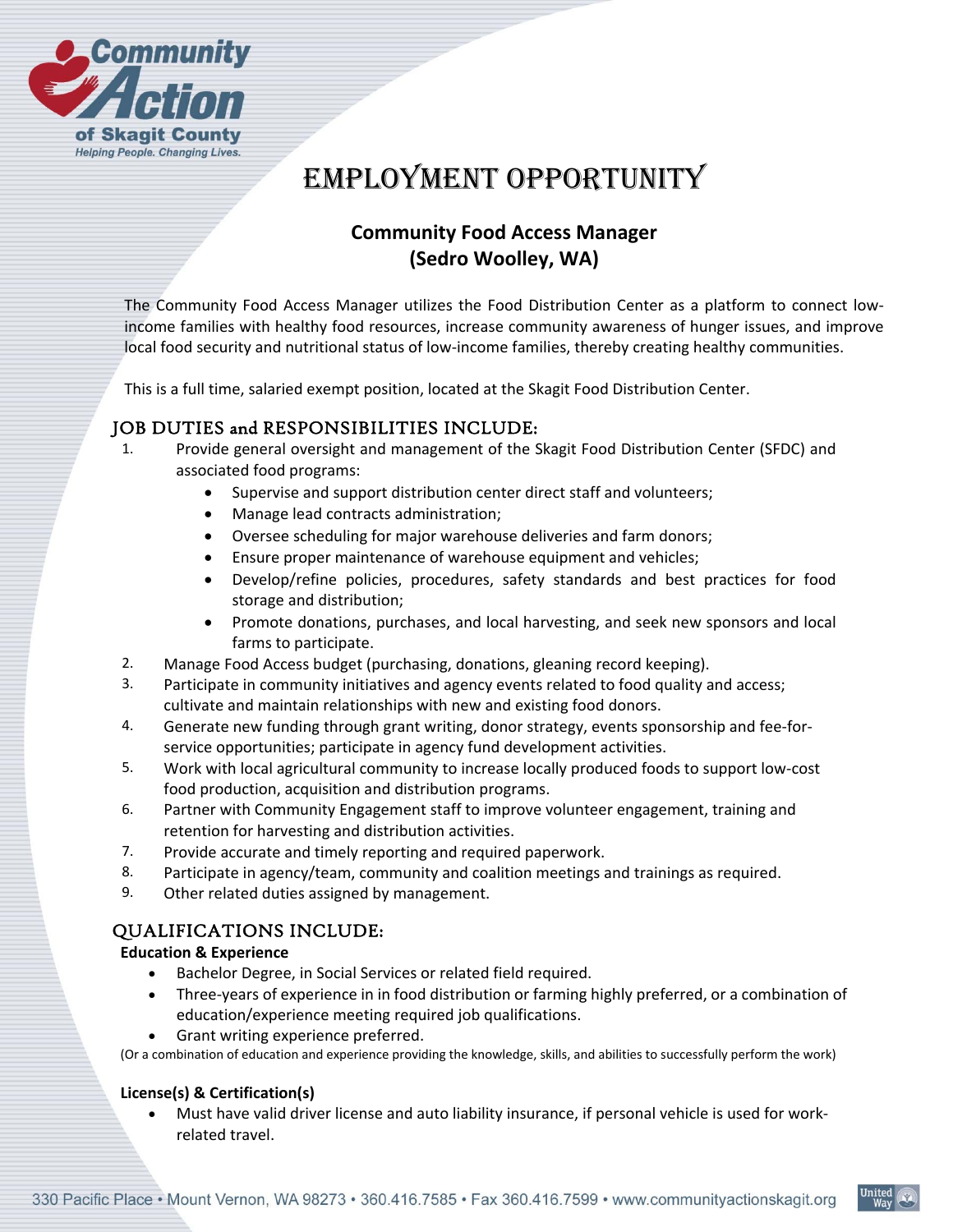- Forklift Certification, Food Handler's Permit, Certified Trainer for Manual and electric pallet jack operations. (Within 6 months of Hire)
- Training necessary (within 6 months of hire): Blood borne Pathogens, First Aid/CPR, Safety, Mandated Reporting, Confidentiality, HIPAA, 42 CFR Part 2, Harm Reduction, Conflict Resolution, Crisis Intervention, Suicide Prevention, Ethics, Overdose prevention, recognition, and response.

#### **Skills and Abilities**

- Bi-lingual (Spanish/English) desired; additional languages helpful.
- Excellent organizational skills, with good follow‐through.
- Strong analytical and intuitive skills.
- Strong leadership and supervisory skills.
- Able to be flexible, manage change, and multi-task, with solid decision-making.
- Strong logistical planning needed.
- Strong reliability and punctuality.
- Knowledge of basic food safety.
- Must be able to perform the physical requirements of the position.
- Ability to safely operate a forklift, electric and manual pallet jack, and walking stacker.
- Working knowledge of walkie‐talkie, scale and dock operations.
- Proficient in Microsoft Office Suite applications, including Excel, Word, and Outlook.
- Must have strong and effective communication skills (oral and written).
- Working knowledge of standard office procedures and technologies (phone, computer, printer, photocopier, scanner, fax machine) is needed.
- Demonstrated ability to work harmoniously with people from varied cultural, socioeconomic, educational and experiential backgrounds.

**WORKING CONDITIONS / PHYSICAL REQUIREMENTS:**  Work is performed in both warehouse and outdoor environments. May be exposed to environmental or equipment hazards. May be required to sit, stand or walk for extended periods of time. Sufficient mobility is required to navigate a multi‐level warehouse facility and for the operation of equipment such as forklifts and pallet jacks. Must be able to lift and carry weight up to 60lbs over distances of up to 50ft. Must be able to kneel, bend, twist, squat, and climb stairs. The ability to see, hear, and communicate must be sufficient to perform essential job functions. Travel within and outside Agency's service area may be required for community outreach, meetings, training and other job-related activities.

## COMPENSATION AND BENEFITS:

Starting Wage between: \$4,653.01 ‐ \$5,265.17 salary per month (DOE)

Benefits include:

- Medical & Dental Insurance including Rx and Vision
- Life Insurance and AD&D coverage
- SIMPLE IRA Retirement Plan (3% Employer Match)
- Employee Assistance Program
- Voluntary supplemental Cafeteria 125 Plan
- Paid Sick and Vacation Leave
- 12 Paid Holidays per year
- Health club discounts

*(Community Action reserves right to modify, amend, or terminate any benefit at any time for any reason.)*